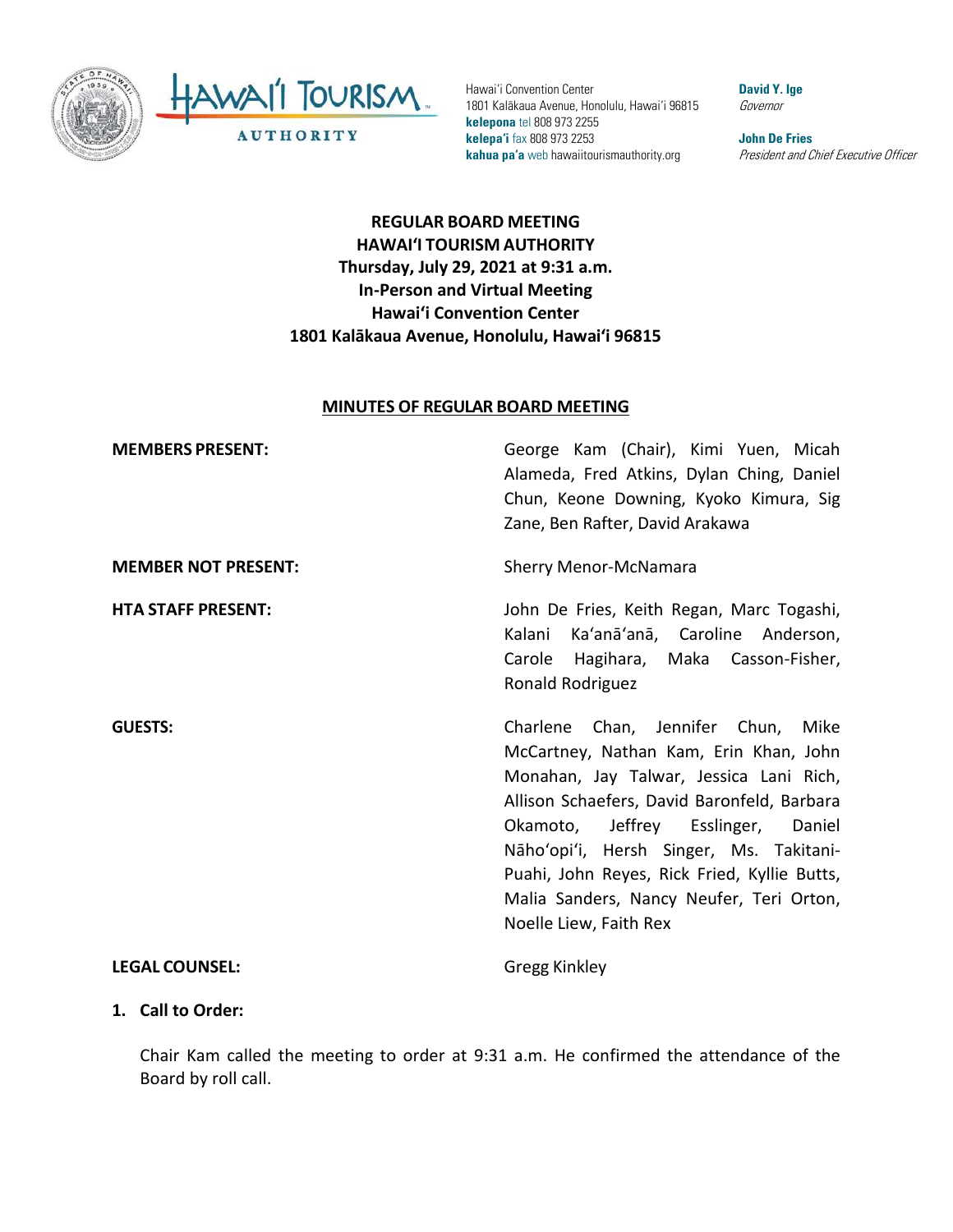#### **2. Opening Cultural Protocol**

Maka Casson-Fisher opened the meeting with a pule. He shared that in 1840, Kamehameha ʻEkolu – Kauikeaouli signed the constitution to share and limit his powers to commoners. He noted that the Kingdom was later seized by British Captain Paulet in 1843 but was restored five months later. He said that, Kamehameha ʻEkolu – Kauikeaouli spoke the following words "The sovereignty of the land is perpetuated in righteousness" and encouraged everyone to continue such responsibility.

Chair Kam expressed his greetings to John De Fries for his 70<sup>th</sup> birthday with the latter being given a lei.

#### **3. Approval of Minutes of the June 24, 2021 Board Meeting**

Chair Kam requested a motion to approve the minutes of the June 24, 2021 Board Meeting. Daniel Chun made a motion, and it was seconded by Kimi Yuen, and unanimously approved.

# **4. Report of Permitted Interactions at an Informational Meeting or Presentation Not Organizedby the Board Under HRS section 92-2.5(c)**

Chair Kam asked whether there were any permitted interactions and there was none.

# **5. Presentation by the Hawai'i State Ethics Commission Regarding an Overview of the State Ethics Code for State Board Members**

Chair Kam recognized Nancy Neufer of the Hawaiʻi State Ethics Commission to provide an update. Atty. Neufer reported that the State Ethics Law is a state law to preserve public confidence in public servants and it applies to state employees, state legislators and state board and commission members. She noted that the Commission provides education, guidance, financial disclosures and enforcement and noted of the penalties that go with violations. She discussed the laws concerning confidential information, gifts/gifts reporting, fair treatment, conflicts of interests, contracts, financial disclosures and post-employment. She added that the State Ethics Code is a minimum standard of behavior for state employees and that state agency may establish stricter policies. Atty. Neufer said that anyone can just call the Commission for guidance about ethics and that all advice will be confidential. She added that more information can be taken from their website and that they have "The High Road" newsletter that comes out periodically which highlights ethics issues.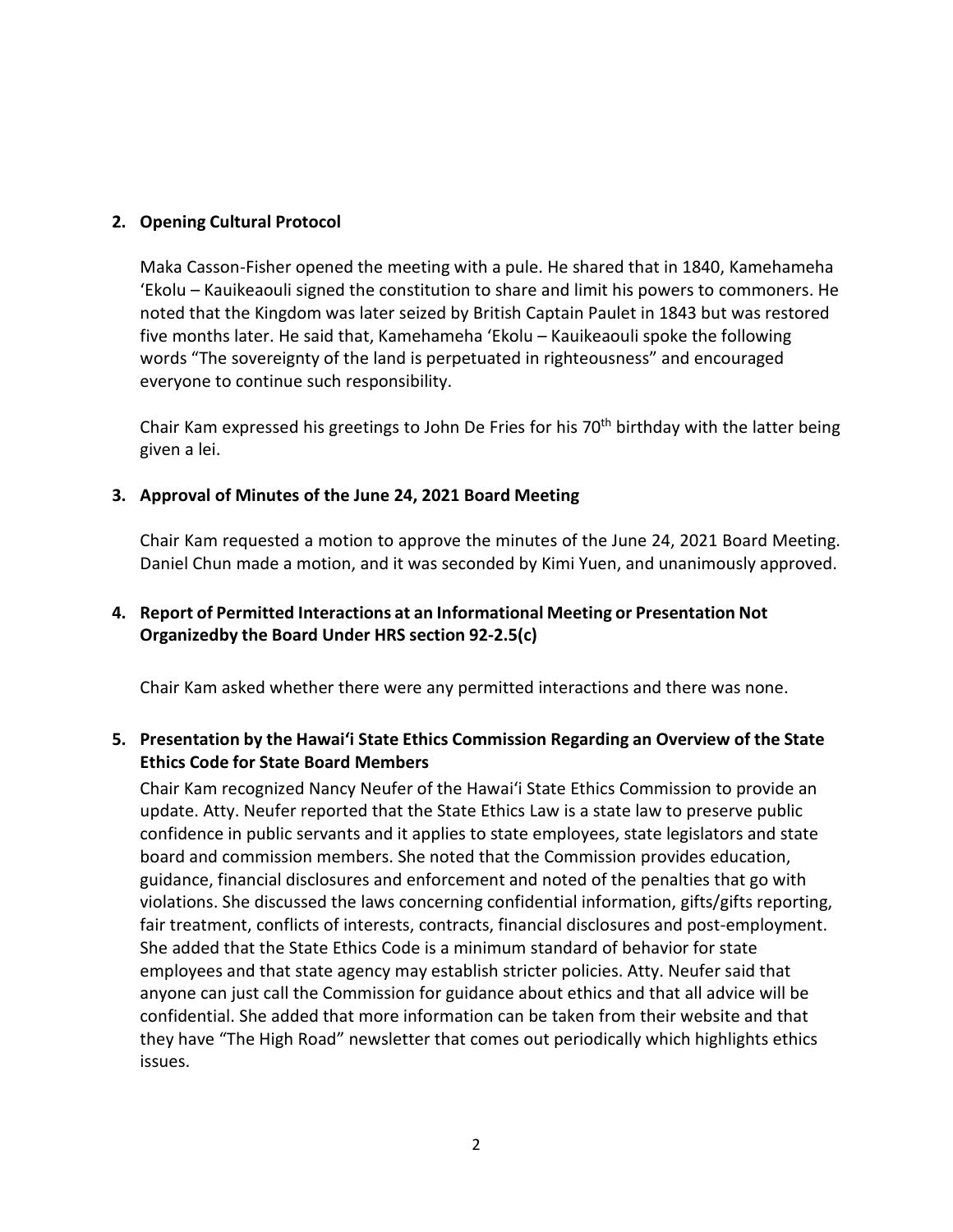**6. Report of the Chief Executive Officer/Chief Administrative Officer/Chief Brand Officer Relating to Staff's Implementation of HTA's Programs During June 2021** Chair Kam recognized John De Fries, Keith Regan and Kalani Ka'anā'anā to provide an update. Mr. De Fries welcomed anyone who has questions about the CEO report. He acknowledged the completion of the initial restructuring of HTA organization and that this agenda item will be shared each month by the Chief Administrative Officer and Chief Brand Officer. Mr. Ka'anā'anā reported that the Iolani Palace repair has been completed. He noted that Olea Hulu, an HTA community partner, announced a special recognition which highlights the Board's investment in the Hawaiian language for it to thrive. He said that HTA's social media platforms and outreach has a new emphasis in which they've done numerous interviews to ensure awareness of the changes and reorganization taken by HTA. He added that the brand management side is focused on listening to the RMPs and BMPs and understanding the nuances and complexities of what's happening in the market.

Keith Regan recognized the works of Marc Togashi and his team for putting up the financials ready for today's meeting and Caroline Anderson and her staff, for making sure that all of the County DMAPs are completed and ready to be approved. He also recognized Jessica Lani Rich, President and CEO of Visitor Aloha Society of Hawaiʻi, for her support and work with the safety and security of visitors who are in crisis which reached 14,077 individuals to date. He thanked Ronald Rodriquez, HTA's Procurement Officer, and his team for training and preparing them for the new procurement process. He recognized Chris Sadayasu for his incredible work and support with the team who accepted a new job at the Attorney General's office. Mr. Regan also recognized Caroline Anderson for her 20 years tenure to HTA and Jennifer Chun for being the Manager of the Year with the DBEDT for her incredible dedication and commitment to HTA and Hawaiʻi.

## **7. Presentation of Legal, Financial and Operational Impacts of HB862 (Act 001, Special Session 2021) to the Hawaiʻi Tourism Authority and the Hawaiʻi Convention Center**

Chair Kam recognized Keith Regan to provide an update. Mr. Regan reported that since HB 862 became law, it pushed HTA to a different way of operating its business. He added that they started reviewing the processes that HTA is forced into to be able to use the \$60 million state allocation. He explained that in order to allocate the money, they need to submit a CSFRF form to the Budget and Finance which will be reviewed by him, Mr. De Fries, DBEDT Director, Budget and Finance and the Governor for approval. He explained that based on it being approved or rejected, an allocation is then provided to HTA to be utilized for the purposes outlined in the CSRF form. He noted that the \$60 million is not a direct allocation to HTA but an access that they need to go through the process to utilize it. He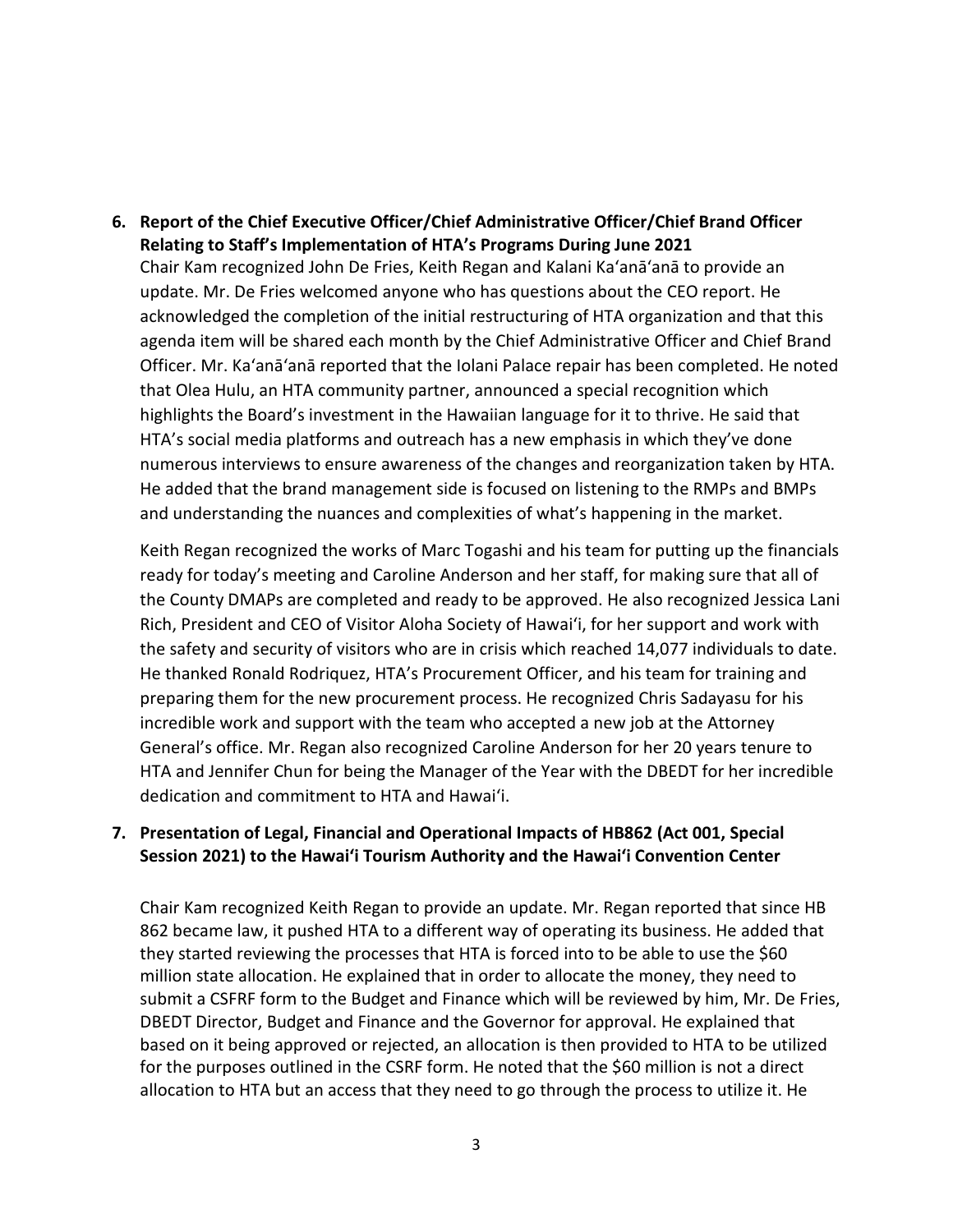added that the process is in place to ensure that whatever is being requested and spent complies with the requirements of ARPA. He said that B&F and all that are involved in the process must ensure that the funds allocated and spent by any agency is compliant, otherwise the federal government may come back and ask the State for recoupment.

Keith Regan reported that the encumbrance process consists of additional reviews and requests. He noted that the program needs to identify an encumbrance need so they need to contract for something. He added that there should be an approved CSRF form that allocates the money and then it will be reviewed by HTA staff and others. He noted of the procurement process which is now the new 103D requirements. He said that it requires an extensive process and that Mr. Rodriquez, Mr. Togashi and him are going through a specialized training for it while the rest of the staff had gone through a basic training to ensure compliance with the 103D requirements. Mr. Regan said that the procurement component is more complex and will share later. Mr. Regan shared that the B&F requested HTA to submit a CSFRF recovery plan, in addition to the documents, which will eventually become part of the State plan that they need to submit to the federal government as part of their reporting. He noted that they are taking these challenges in a positive approach and making sure that they can accomplish HTA's work in the most efficient and effective manner.

Chair Kam asked for public testimony and there was none.

## **8. Update on HTA's Implementation of Change Management Plan**

Chair Kam recognized John De Fries to provide an update. Mr. De Fries reported that they are realigning HTA's budget and financials with DBEDT and B&F to reflect the three categories of expenses: (1) personnel, (2) operations, and (3) brand management. He added that DBEDT and B&F approved HTA's personnel budget, with operations budget pending approval. He added that HTA's execs have reviewed the reorganization structure with the staff and the new structure was submitted to DBEDT for approval. He noted that the job description for the new position of Public Affairs Officer has been drafted and submitted while the Senior Brand Manager and Tourism Brand Manager positions are ongoing pending submission to DBEDT and B&F.

John De Fries reported that HTA is preparing a Coronavirus State Fiscal Recovery Funds (CSFRF) plan that meets ARPA requirements to be submitted to the Feds once B&F and DBEDT finalize their processes. He noted that HTA's Chief Admin Officer, Chief Brand Officer and Procurement Officer are participating in mandatory procurement training with the State's Procurement Office. He added that they are working on updating HTA's procedures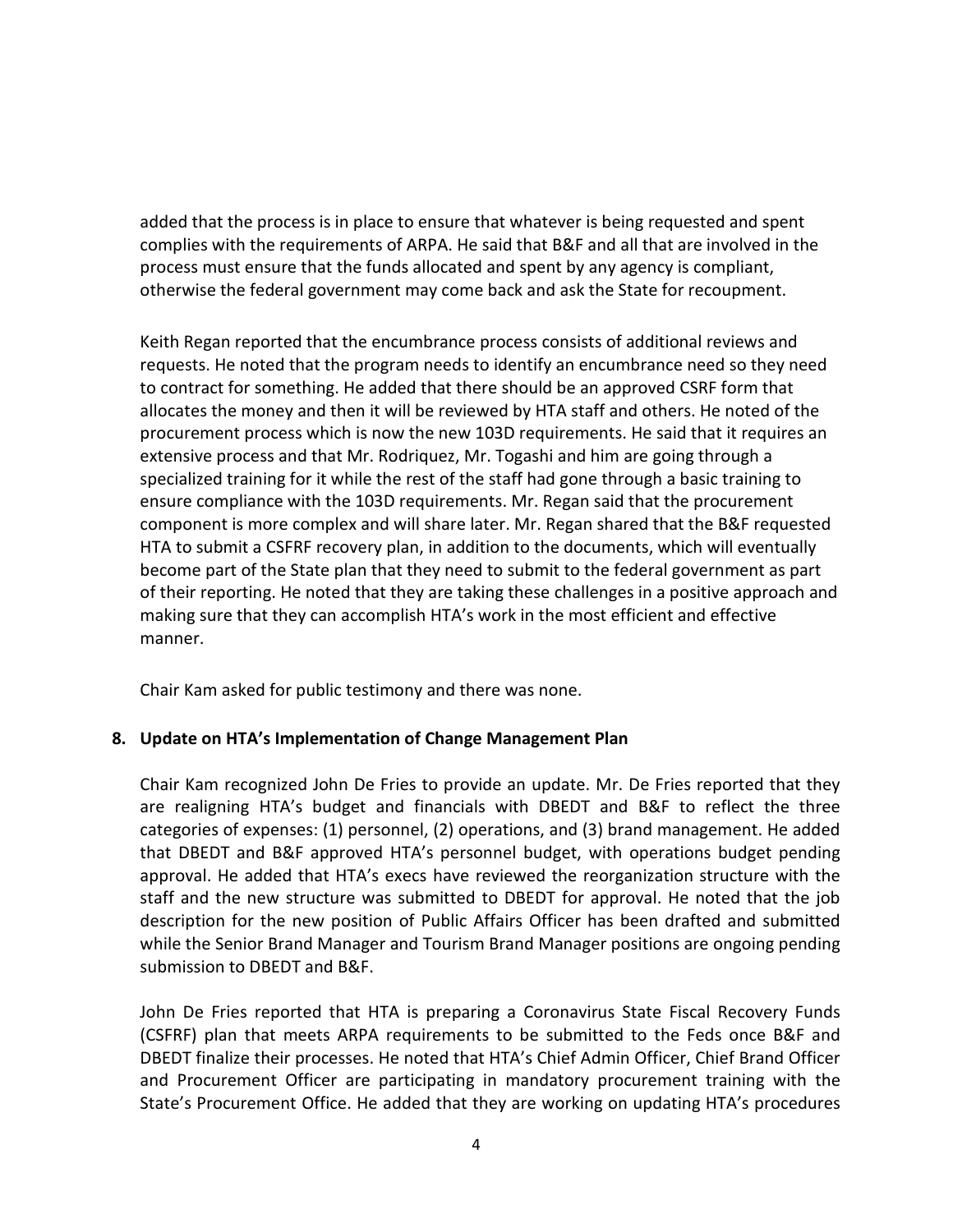to comply with ARPA and DBEDT requirements such as the procurement procedures, RFP templates (including certifications required under ARPA) and ethics procedures. He added that they are also reviewing HTA's bylaws to see if it needed amendment to conform to ARPA and/or HB862 requirements.

Ms. Yuen asked about the hiring process. Mr. De Fries responded that there was no change. Mr. Arakawa clarified that being HTA's President, Mr. De Fries can hire whomever he wanted but that doing the government process isn't necessary. Mr. De Fries responded that they decided to post the job and will take it down to three candidates who will have an interview with him. He added that this includes the CBO and CAO.

Chair Kam asked for public testimony and there was none.

# **9. Presentation and Discussion of Current Market Insights and Conditions in Hawai'i and Key Major Hawai'i Tourism Markets**

Chair Kam recognized Jennifer Chun to provide and update. Ms. Chun reported the June visitor statistics were published that morning and the hotel and vacation rental reports were published earlier. June visitor spending was \$1.4 billion. U.S. West spending is higher than 2019 due to the higher \$PPPD and longer length of stay, not just increased visitor arrivals. She added that they are nearly approaching the June 2019 average daily census with Hawaiʻi Island's census actually higher than 2019. She said that DOTAX collected \$43.6 million in June bringing it to a preliminary FY21 collection of \$209.1 million which is down 62.7% compared to last fiscal year but is on par with a number of months in the past years. She added that while June occupancy for vacation rentals was higher than hotels, ADR and room night supply for hotels were much higher than vacation rentals.

Jennifer Chun reported that according to the U.S. Travel Association data, the vacation intentions of U.S. residents in the next six months are trending upwards at this time. She noted that U.S. companies are planning to resume domestic travel in the next months. She added that there is overwhelming positive sentiment about travel with 81% of the respondents actually ready to travel and 88 % have plans to travel. Ms. Chun said that travel agency booking pace for the US market is strong for August and September with the latter month being higher than that of the same period in 2019. She added that Q4 of 2021and Q1 and Q2 of 2022 are ahead with the bookings compared to 2019. She said that there are a lot of pick up for August and September and Q1 and Q2 of 2022. She noted that the booking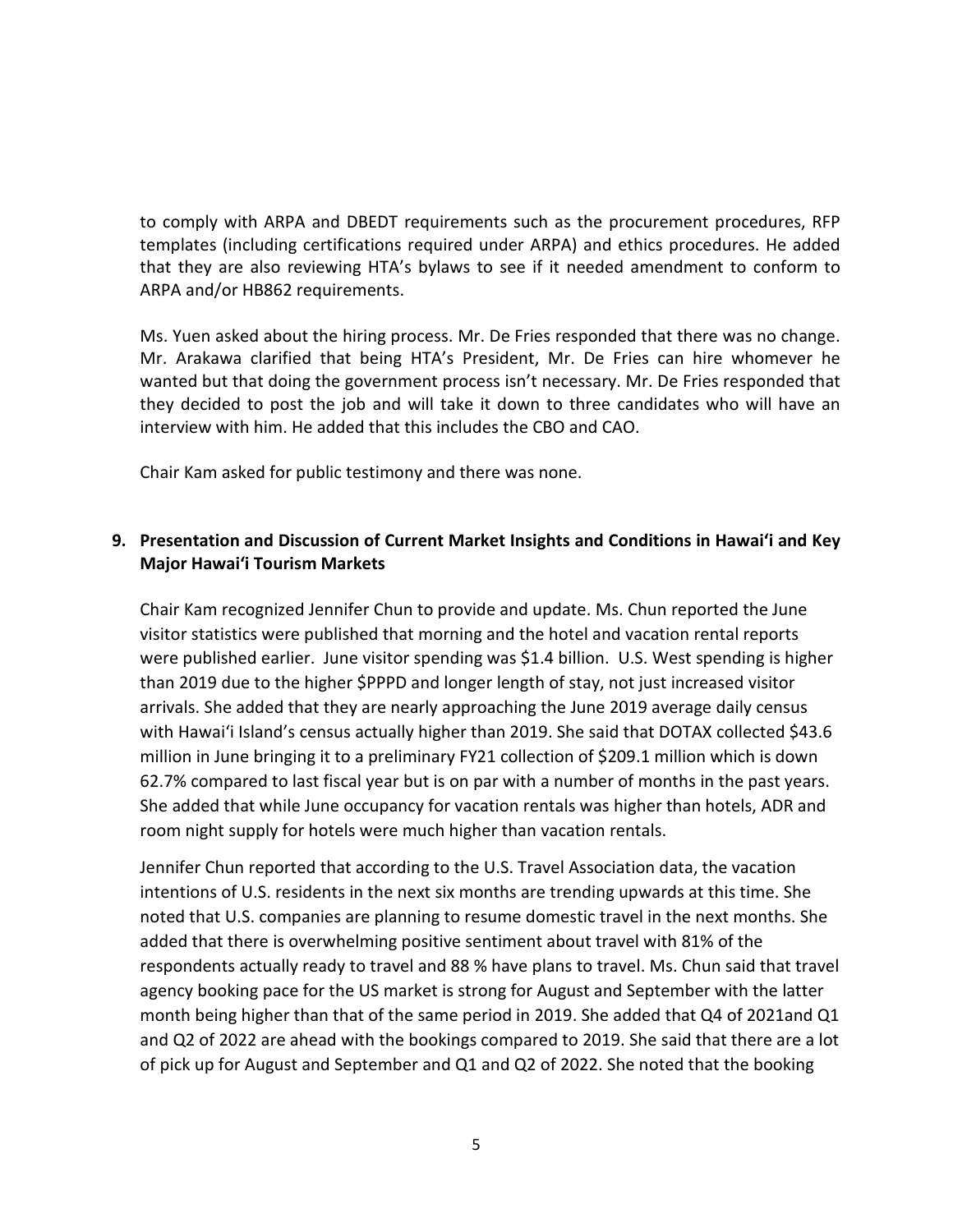pace for O'ahu is a bit higher for August and September while Maui, Kauaʻi and Hawaiʻi Island are a bit lagging for August but strong for September compared to 2019 data.

Ms. Kimura clarified about the softening of the market in Q1 from yesterday's meeting in comparison to the strong booking pace report and about the availability of vacation rentals. Ms. Chun responded that the data is only for travel agency bookings and doesn't include property direct and others. She added that research methodologies for vacation rentals are direct participation by managers of vacation rental units and review of internet websites thus the vacation rentals data is showing the availability for the given month. Mr. Chun added that Ms. Chun's data is about agency bookings and the data from HVCB is on hotels Mr. Monahan added that the TravelClick data is a direct data from the participating properties and only for hotel bookings only and excluding time shares. Mr. Talwar noted that TravelClick's data is a full sales effort at the hotel level compared to just a channel coming through the travel agency. Mr. Ka'anā'anā asked about the percentage of hotels with regards to accommodations. Ms. Chun responded that she doesn't have the percentage at the moment but that the majority of visitor units are hotels

## **10. Report of the Marketing Standing Committee with the Committee's Recommendations to Support three RFPs for the US Major Market Area, Global MCI, Global Support Services for Discussion and Action by the Board**

Chair Kam recognized Daniel Chun to provide an update. Mr. Chun reported that the marketing meeting this month had HVCB and HTJ markets present. He noted that air seats for the summer has increased although not back to pre-pandemic levels due to the absence of international carriers and air seats. He said that as for the U.S. traveler sentiment, 51% slightly put their travels on hold due to the COVID delta variant, 41% disagrees of tourists visiting their town, while about 81% are ready to travel.

Daniel Chun reported that HTJ opened their presentation with Olympics gold medalist, Carissa Moore, who delivered a message in Japanese on behalf of Hawaiʻi. He noted of that the Tourism Recovery Road Map that JATA outlined was met with skepticism in regards to Japan achieving herd immunity in the September to October timeframe and to seeing a relaxation of the travel requirement for travelers returning to Japan with the hope of opening travel in Q4. He noted that HTJ is in a fixed cost budget until November and the Marketing Standing Committee will have an oversight just in case the budget needed to change. Mr. Chun said that the new CBO, Mr. Ka'anā'anā, reported on major area contract updates, the RFP planning going for 2022, the 2022 BMPs and the current budget vs. the actuals for 2021 budget. Mr. Chun added that the Committee recommends support for the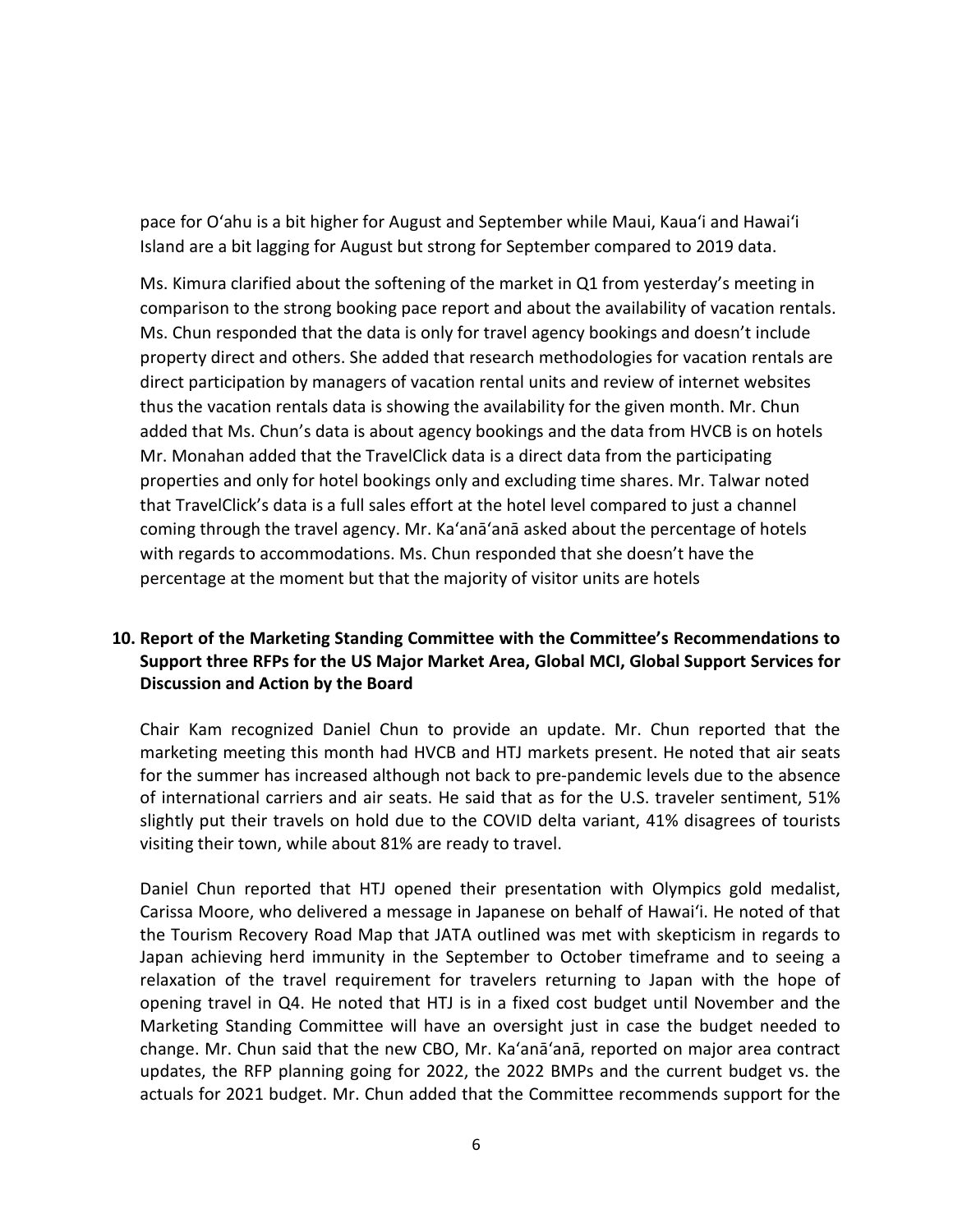#### three RFPs.

Mr. Arakawa asked what they meant with timing issues on contracts. Mr. Chun responded that there were a lot of discussions pertaining to Japan with a contract balance of \$3.4 million, what will happen if Japan reopens in December, and if HTA will be able to ask for an extension into the next calendar year for the contract balance. He added that HTA staff will ask DAGS or B&F for the possibilities and the results will be reported in the next meeting. Mr. Ka'anā'anā added that the contract balance of \$3.4 million needs to be expended by December 31, 2021. Ms. Kimura added that the discussion is that they can move around within the same contract like going for natural resources in place of branding.

#### **11. Presentation, Discussion and Approval of the O'ahu Destination Management Action Plan**

Chair Kam recognized Caroline Anderson to provide an update. Ms. Anderson acknowledged Amy Asselbaye (Director of Honolulu Office of Economic Revitalization), Noelani Schilling-Wheeler, (Executive Director of the O'ahu Visitors Bureau), meeting facilitators, Cynthia Derosier and Miranda Foley and their Good Juju team for their help in the development of the O'ahu DMAP. She also thanked Nathan Kam and Erin Khan of the Anthology Marketing group, board members, former and present HTA staffs, and the O'ahu DMAP steering committee. She also thanked Hersh Singer, Faith Rex and Daniel Nāho'opi'i of SMS Research for all of their efforts and guidance in writing the whole plan. Mr. Nāho'opi'i shared the 'ōlelo no'eau that will be placed on the plan – "O'ahu ka 'ōnohi o na kai – Oah'u, the enter of the seas. In the writing of the plan, they worked diligently to respect the input of the community and Steering Committee. He added that they have aligned the O'ahu DMAP with the other island plans for HTA to take on a statewide initiative and ensured that it fell within the 3-year window. He noted that they worked within the realm of what resources are available for HTA, O'ahu and other county agencies.

Caroline Anderson reminded that the DMAPs come from HTA's strategic plan ensuring focus on the destination management and that the residents are in alignment with the development of tourism for their island. She noted that they used the same process for all the other DMAPs with the exception of the O'ahu DMAP with its foundation built on HTA's strategic plan for the County doesn't have one. Ms. Anderson said that the following issues were presented in the DMAP: reduce visitor impacts, desire for collaborative efforts, balance between the needs and wants of residents and visitors, manage the visitor experience, educate the visitors and pivot towards regenerative tourism. She noted that the 10 anchor actions with sub actions can be found in the Board packet and a number of hotspots were also identified. She reminded that HTA serves as a catalyst to bring together State and County agencies, community organizations and private sectors to help mitigate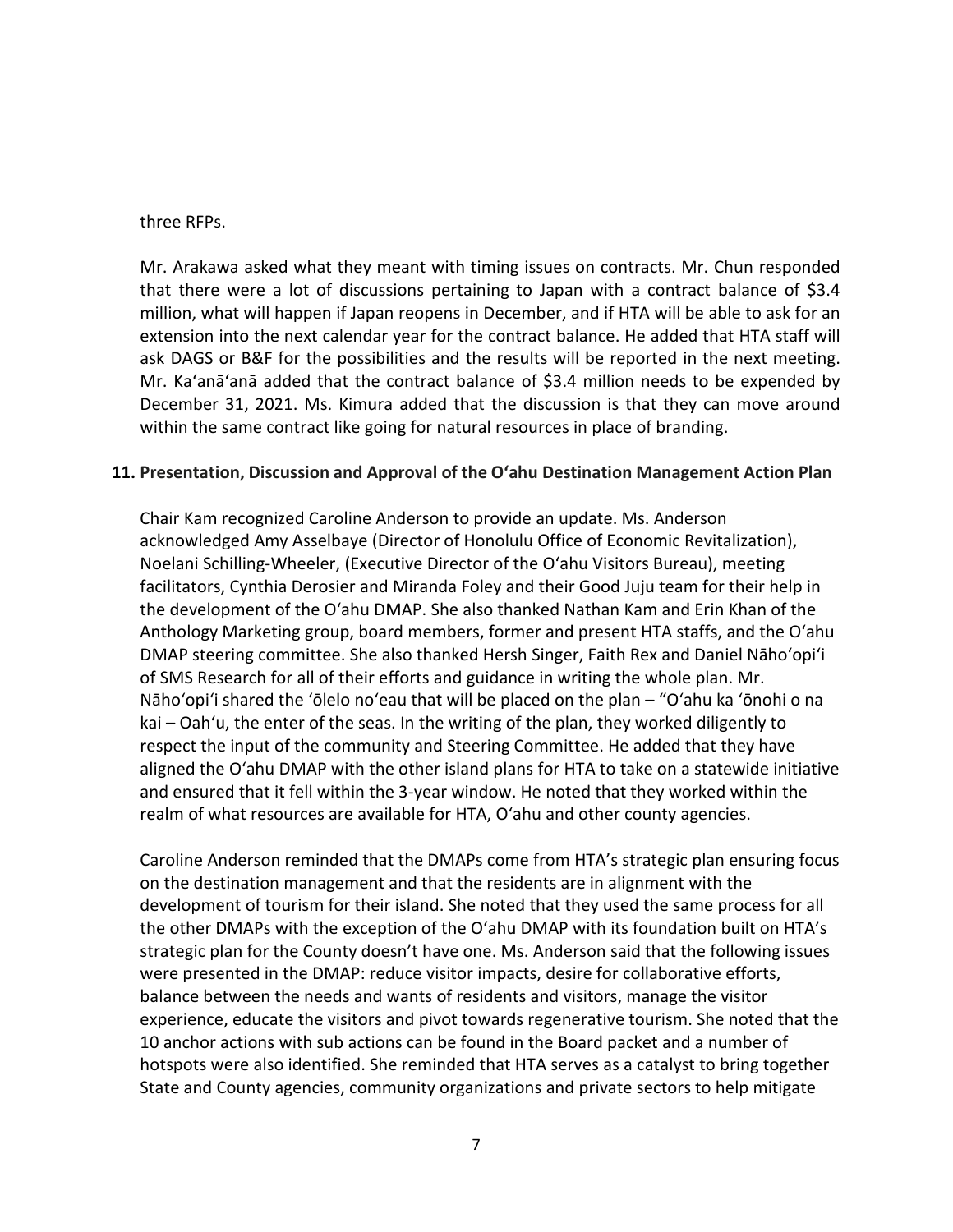#### hotspot sites.

Ms. Yuen said that the discussions in the steering committee were fully passionate and difficult ones but everybody accepted the challenge of managing the visitors better and its impact on the natural and cultural resources. She thanked the island's steering committees in helping get the DMAP in place which ties in perfectly with HTA's reorganization and with the shift to becoming better stewards of the environment. She said that she wholeheartedly supports the plan and it's to be revisited with it being a three-year plan. She noted that perhaps they could change the "Destination" part of the DMAP as HTA is not managing the tourism impacts and not the destination itself.

Ms. Kimura asked the reduction of visitors' car. Ms. Anderson responded that the sub actions are to support the O'ahu's transportation plan and to look at shuttle services on specific sites. Mr. Ching asked about the discussions on limiting visitors at the airport. Ms. Anderson responded that further discussions with the airports division will be made with the airline schedules and landing fees later. Mr. Alameda believes that they can't limit people from flying to Hawaiʻi and asked for clarifications about it. Mr. Chun responded that the Federal law has control on it so the States can't regulate it. He added that the most control that they have is managing visitor accommodations leaning on the demand and supply equation and controlling the illegal rentals.

Chair Kam asked Mr. De Fries to highlight about visitors and accommodations. Mr. De Fries responded that after their presentation in the Hawai'i Conservation Alliance meeting, they are encouraged to rethink the use of destination in the DMAP as it skews it in favor of the industry versus the community first. He noted that with the interview yesterday, from the 8 million to 10.4 million visitors, there was no net increase in the hotel room inventory thus most of the 2.4 million visitors ended up in the neighborhood where they don't belong. Chair Kam said that it's their responsibility to do what's right and that it will be tracked with the supplies reduced, and then the amount of people coming will be reduced. Mr. Chun said that people will not come to Hawaiʻi without any place to stay and where they can control the amount of people in island. He added that he agrees in renaming the DMAP because the big hurdle now is on how to communicate it in a way that the community sees and hears about it more and holds HTA accountable to deliver some of the actions. He added that it would be great to have regular updates in the future to see the on it and to show the community of what HTA is doing. Mr. Ka'anā'anā noted that Mr. De Fries, Mr. Regan and himself have been meeting with various folks on the topic and engaging them in the process

Mr. Arakawa said that he supports the O'ahu DMAP and suggested to put the DMAP under a regular agenda item so they get a regular update and to consider creating a planning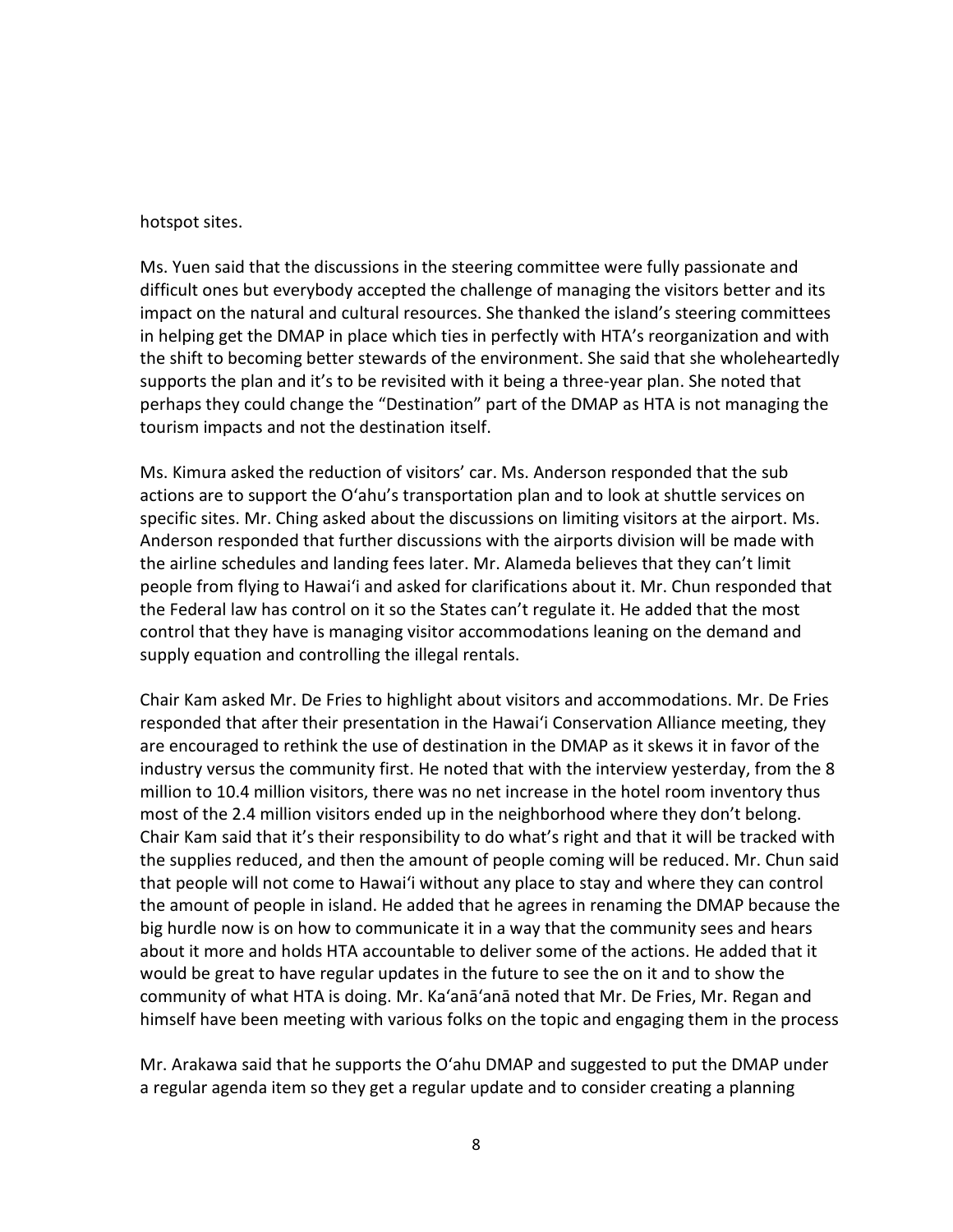committee. Ms. Anderson responded that she's open to have a planning committee and to report on the DMAPs every Board meeting. She noted that they will be having steering committee updates starting next week to advise the steering committee what they've been doing for each of the DMAPs so far.

Chair Kam requested a motion to approve the O'ahu DMAP. Mr. Atkins made a motion and it was seconded by Kimi Yuen, and unanimously approved.

# **12. Report of the** *Budgetary Review Investigative Committee* **of their Meeting Held on July 27,2021**

Chair Kam recognized Ben Rafter to provide an update. Mr. Rafter reported that they didn't make any recommendations or approval on anything but did go over the new process for the HTA team to get approval on the budget as HTA is no longer part of the Special Fund. He added that they reviewed the remaining calendar 2021 budget previously approved as well as the initial Calendar 2022 budget. He said that they now have a handle on how to get approval for spending the budget and will start incorporating it into the review meetings moving forward.

**13. Discussion and Action to Authorize Staff to Format a Partial Fiscal Year 2022 Budget Using Three Categories: (1) Payroll; (2) Operations; and (3) Brand Marketing; and, AuthorizeSpecific Spending Amounts for each of the Three Categories; and Authorize Staff to Initiate the RFP Process to Expend up to \$28.5m on US Major Market Area, Global MCI, Global Support Services Contracts**

Chair Kam recognized Keith Regan to provide an update. Mr. Regan presented the proposal for the Board to consider with the Marketing Standing Committee recommendation supporting the three RFPs: U.S. major market area, global MCI and global support. He noted that these are partial budgets for FY 2022 which incorporates payroll, operations and brand marketing. He added that they already have an approved payroll allocation of \$3.7 million. He said that everything in there is part of the \$60 million ARPA funds. Mr. Regan said that the operating and governance expenses are a little over \$1 million and that they are asking the Board to support allocating up to \$28.5 million for branding. He noted that they are still having ongoing discussions as to allocations. He noted that they're proposing a little over \$33 million as part of the partial budget for FY2022.

Keith Regan reminded that they have two ARPA allocations which are the \$60 million for general HTA operations and \$11.5 million for the Convention Center. He added that there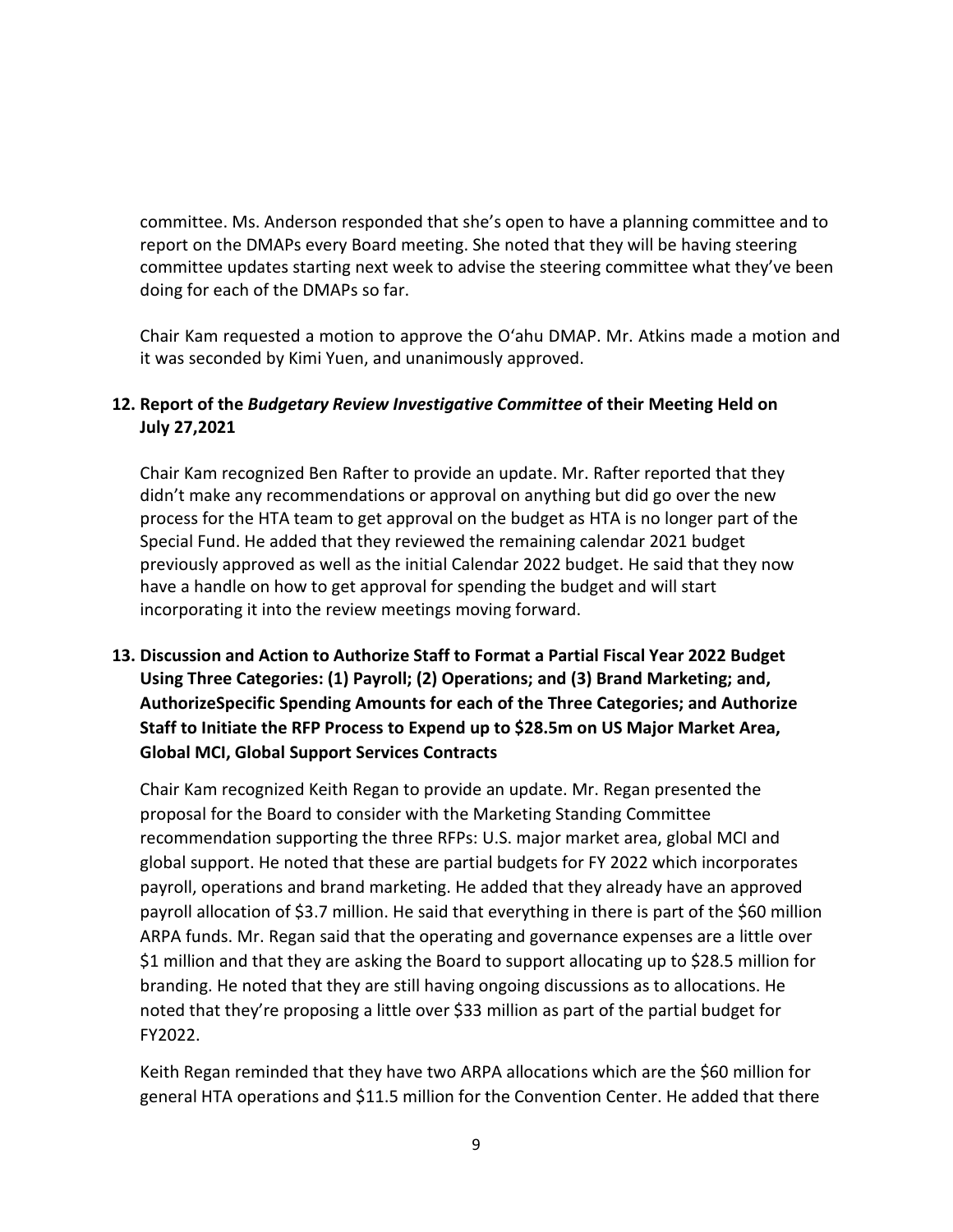will be about \$55.7 million left in the \$60 million and \$10.5 million left in the convention center appropriation from the legislature. Mr. Ka'anā'anā noted that he needed more time to go through the details and how the pieces fit together with the existing contracts, the former RFPs and past practices for branding. He added that the constraints is that they need to request the funding through the process with the CSRF so they request for an amount which is up to but not exceeding the \$28.5 million for the three RFPs together.

Mr. Atkins asked for an elaboration of what was already encumbered in the four pillars. Mr. Ka'anā'anā responded that the breakdown is in the March financial reports but can say that they already encumbered everything they needed for the four pillars through either the TAT restart or the Board resolution that was allocated and approved. He noted that the three RFPs requested today are the three things that they were unable to get covered by any other funding for FY2022. Mr. Ching said that it's important for the actual breakout for the average person will just see branding and would be about perception. Mr. Ka'anā'anā responded that he will work with the team to breakout specific work that the contractors are doing to have a better understanding of what marketing means as there are misconceptions that it's a direct advertising or selling vs. the education and coordination which comprise the majority of it.

Ms. Yuen noted that with the education part of marketing, they need to focus on educating visitors about endangered species by playing it on the planes. Mr. Ka'anā'anā responded that the challenge is with the changing technology changing that some planes have removed the inflight screens or seats as people are now relying on their devices more. He noted that the opportunity is to grow paid social media where they're targeting people on the phone. Mr. Chun reiterated the importance of education on all different channels to get the messaging out and to shift the thought of marketing that it isn't necessarily to get people in Hawaiʻi but about messaging the visitors on how to behave and what's expected of them which is an important work of the HVCB and all GMTs. He added that an important branding that HTA has to maintain. He noted that they've talked about updating the marketing plans yesterday and the HTA staffs are looking at the key marketing objectives in the plans and putting added emphasis on visitor and industry education for responsible travel and regenerative tourism.

Mr. Talwar noted that all of their messaging is about values that shape behaviors so people understand when they come to the communities. He noted of ways to reach the visitors where most airlines let HVCB work on their apps when someone is booking a trip to Hawaiʻi and they send a messaging like safety protocols into the destination. He added that once they get through such pace, they can move on to the messaging on more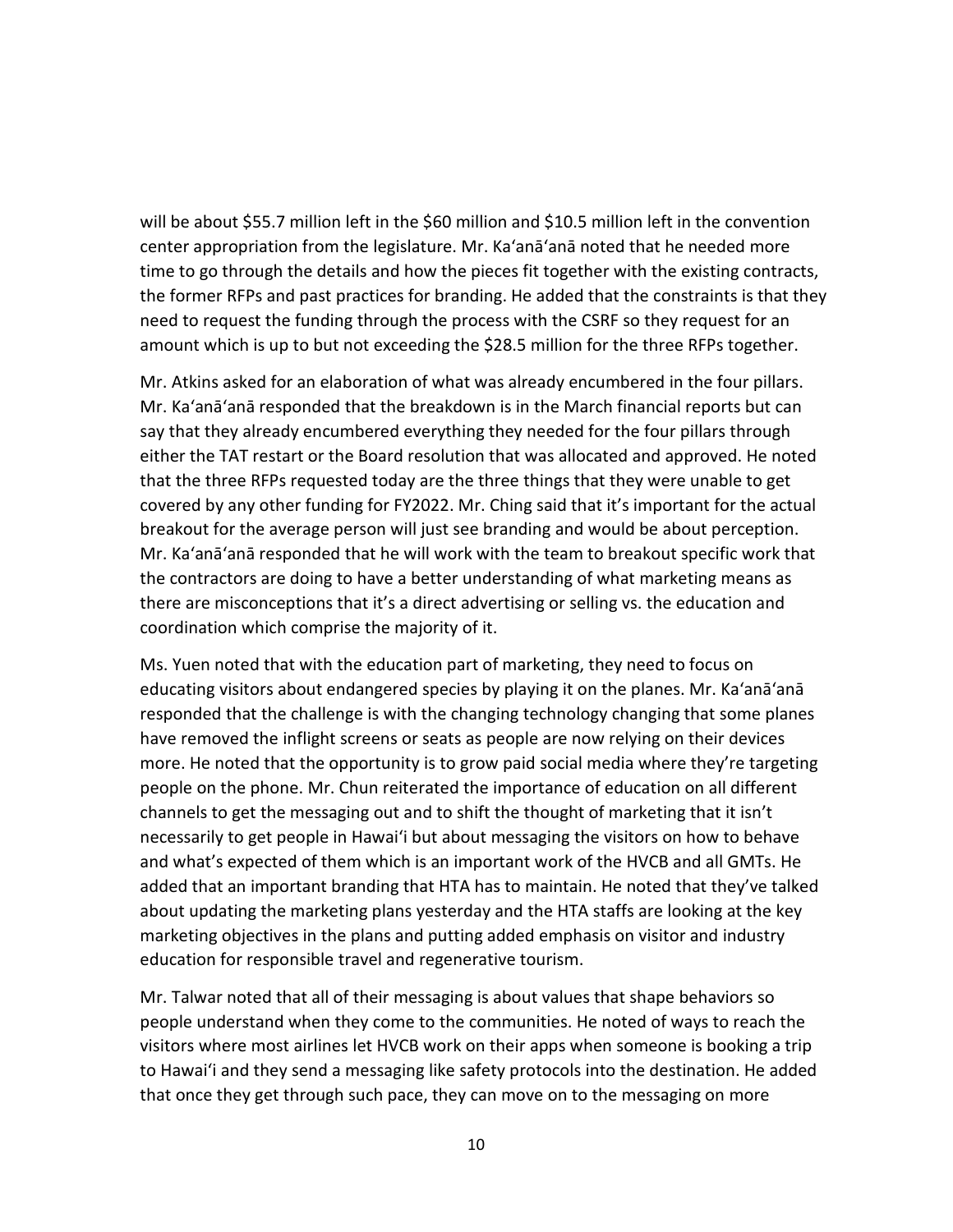appropriate behavior. He added that they also message these visitors once they're on island thru FB and Instagram. He said that Ms. Anderson sealed the deal with DOT to have the appropriate behaviors played at the airports also and that specific media groups play them pro bono on their video monitors as well.

Ms. Yuen said that if there's a way to reach out to hotel partners to develop a branded HTA Mālama partner which in turn HTA will promote in its marketing efforts. Mr. Atkins asked Mr. Talwar to discuss about his dealings with the wholesalers and hotels. Mr. Talwar said that the Melamedia group or the hotels are getting those videos up in their rooms and property systems in their own branding and would be difficult to move it to HTA branding. Ms. Yuen agreed that as long as the message and the information are consistent, then it's okay. Mr. Talwar added that when the wholesalers and hotels have a reservation confirmation email, they add the link of the video in it. Mr. Chun said that thru HVCB, HTA have set the messaging and that many hotels throughout the State have signed on to the campaign and are using it within their own branding. He noted that he forgot to mention in his report that there were a lot of talks about Mālama Hawaiʻi and updates with regards to the messaging for both HVCB and HTJ where they can see where media, partners and visitors have connected with it. He added that this is a long-term initiative but they are already starting to see such shift. Mr. Ka'anā'anā said that with HTJ on fixed costs, they were able to get the partners to start getting the messaging and that it's important to get the campaign out now so the wholesalers and others can build it into their stuff and get ahead of the curve as opposed to getting flatfooted if HTA waits for long and miss the opportunity.

Chair Kam requested a motion to approve this particular agenda item. Daniel Chun made a motion and it was seconded by Kimi Yuen, and unanimously approved.

#### **14. Presentation, Discussion and Action on HTA's Financial Reports for May and June 2021**

Chair Kam recognized Marc Togashi and Keith Regan to provide an update. Mr. Regan said that Mr. Togashi will be reporting to be able to elaborate the complexities and details involved the process. Mr. Togashi reported that they were able to encumber 99.9% of the contracts that were planned amounting to \$18.4 million Board resolution funds, \$21.4 million TAT restart funds, and \$35.1 million Convention Center contracts sourced from TAT restart funds and reserves. He referred to the chart in the executive summary which explains how some transactions were accounted for the fiscal year. He explained that the encumbrances that were funded from FY21 budget fell into one of two buckets, namely those that were processed and recorded as FY21 (June 30, 2021) which makes the official FY21 HTA Records; and those processed by DAGS as FY22 business (July 1, 2021) which is FY22 records). He explained that the two buckets combined make up HTA's unofficial FY21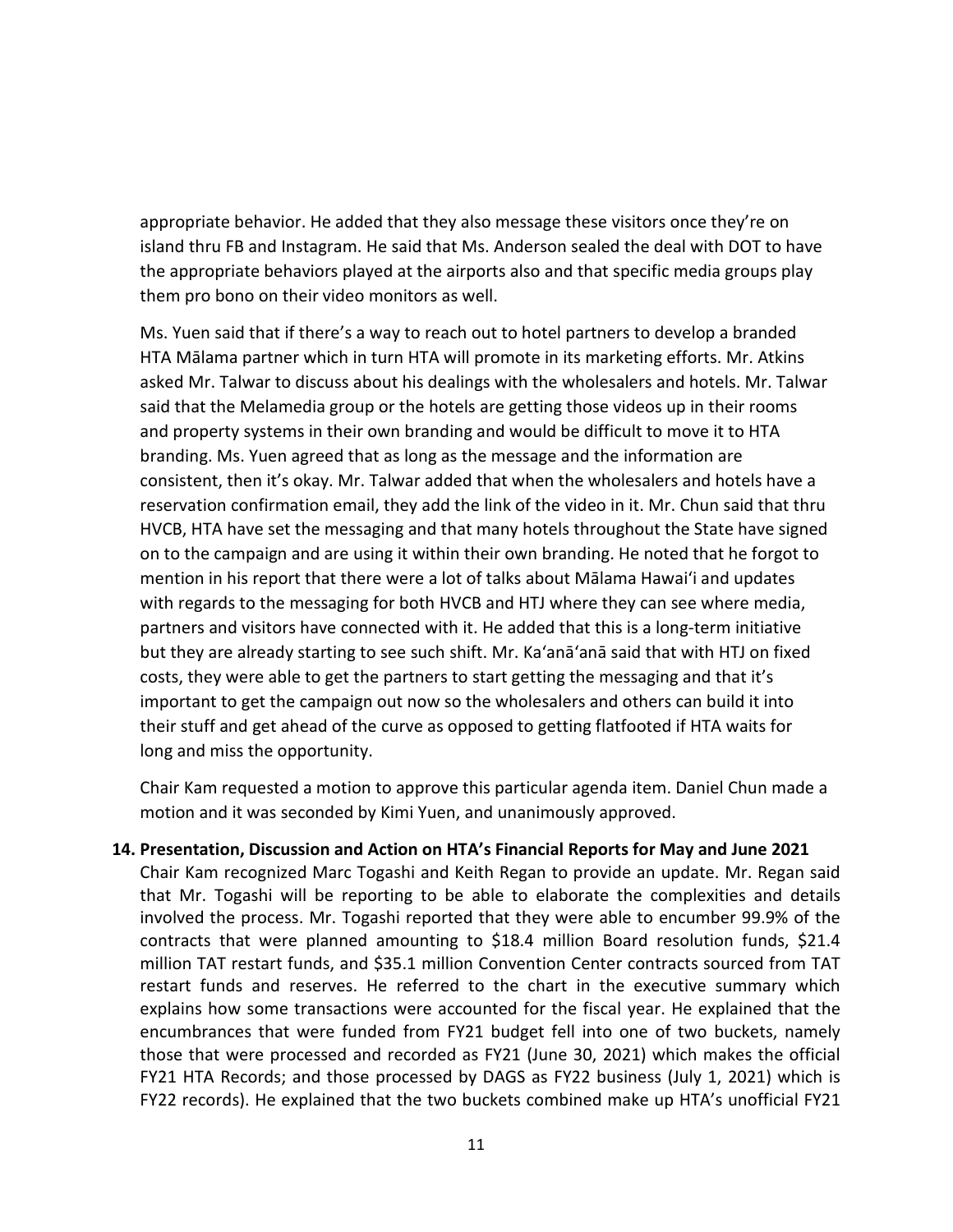record which was funded with HTA's FY21 budget.

Marc Togashi reported that at the beginning of FY21, HTA had \$44.4 million of Board allocation and reserves including \$5 million emergency fund. He noted that on July 1, 2021 after all the funded encumbrances were processed, HTA had \$7.3 million in Board allocations and reserves which comprise the \$5 million emergency fund and \$2.3 million in carry over. He explained that the \$2.3 million carry over will be swept into the general fund on January 1, 2022 leaving HTA with \$5 million emergency fund reserve. He noted that with the amendment of the FY21 budget, the final amount came to be \$77.7 million. Mr. Togashi said that \$44.5 million was encumbered for branding (58%), \$11.2 million for Hawaiian culture (15%), \$8 million for community (10%), \$3.5 million for natural resources (5%) among others. He noted that the Convention Center Enterprise Special Funds has an initial FY21 reserve of \$23.5 million which was purposed for major repair and maintenance projects. He said that by July 1, 2021, it is now \$870,000. He apologized for the January 1, 2022 projected amount as the amount will likely be higher as they continue to collect revenue from HCC operation.

Marc Togashi reported that with the amendments to the CCESF budget during FY21, it ended up amounting to \$42.6 million after taking into account \$16.5 million in TAT restart funds received in June 2021 and \$18.6 million of Board reserves. He noted that the TAT restart fund was spent to encumber AEG's contract for the Convention Center's FY22 operations. He added that the Board reserves were primarily for encumbering AEG's contract but more focused on major repair and maintenance, programs, projects and operating expenses. He noted that the Budget Statement in the packet consists of greater details on the encumbered amount as of June 30 (official record), the total encumbered using FY21 funds (unofficial FY21 transactions sourced from FY21 budget), and the funded programs which supplements the FY22 budget.

Mr. Atkins asked about the \$3 million spent for COVID-19 support. Mr. Togashi responded that there was a legislative bill aimed to reimburse HTA the amount but didn't pass so they don't' have those funds.

Chair Kam requested a motion to approve the financial report as presented. Micah Alameda made a motion, and it was seconded by Daniel Chun, and unanimously approved.

#### **15. Closing Cultural Protocol**

Mr. Mr. Ka'anā'anā said that July  $31<sup>st</sup>$  is a Hawaiian National Holiday where Hawaii's sovereignty was restored after the British crown illegally overthrew the government. He